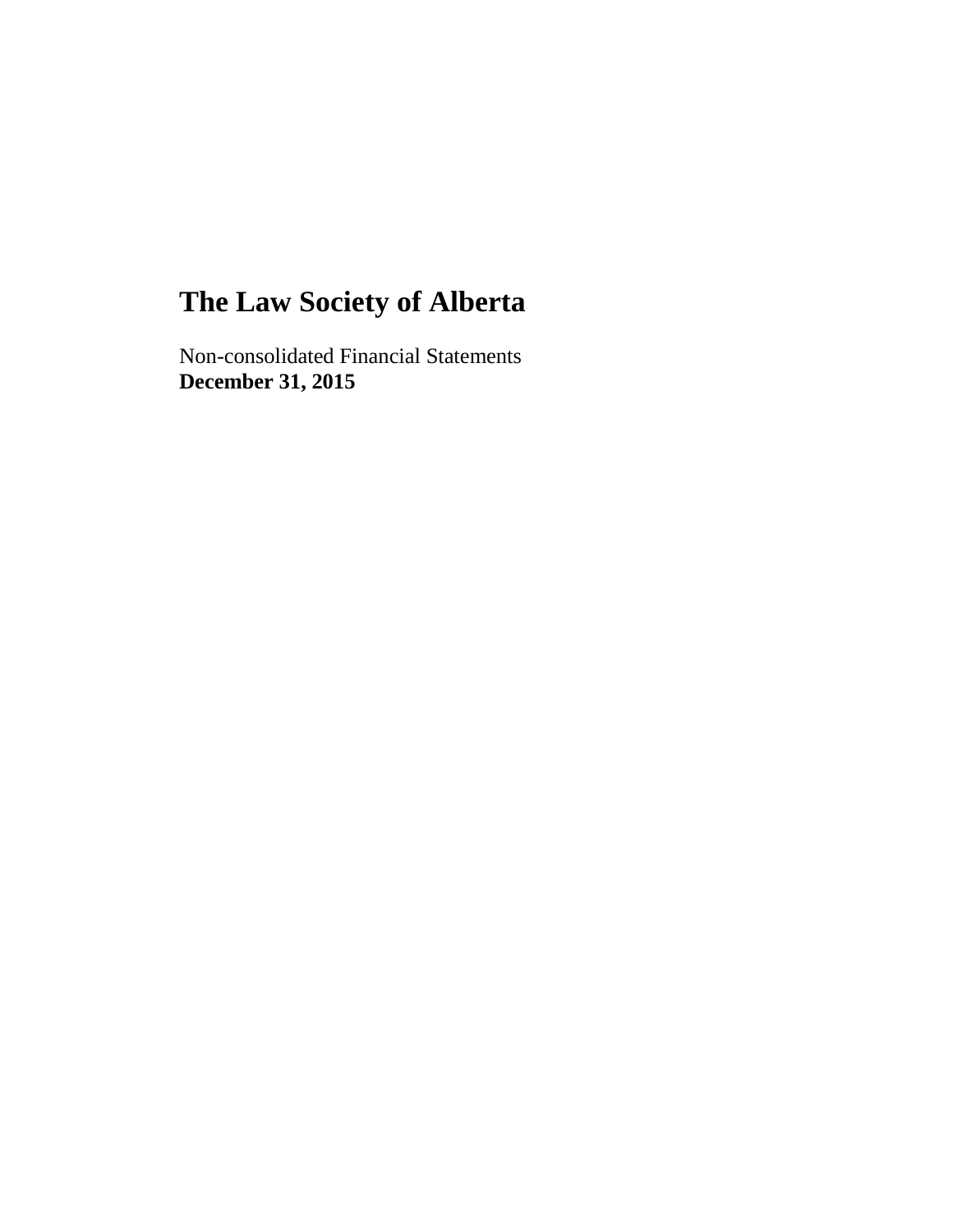

April 8, 2016

#### **Independent Auditor's Report**

#### **To the Members of The Law Society of Alberta**

We have audited the accompanying non-consolidated financial statements of the Law Society of Alberta, which comprise the non-consolidated balance sheet as at December 31, 2015 and the non-consolidated statements of revenue, expenses and fund balances, and cash flows for the year then ended, and the related notes, which comprise a summary of significant accounting policies and other explanatory information.

#### **Management's responsibility for the non-consolidated financial statements**

Management is responsible for the preparation and fair presentation of these non-consolidated financial statements in accordance with Canadian accounting standards for not-for-profit organizations, and for such internal control as management determines is necessary to enable the preparation of nonconsolidated financial statements that are free from material misstatement, whether due to fraud or error.

#### **Auditor's responsibility**

Our responsibility is to express an opinion on these non-consolidated financial statements based on our audit. We conducted our audit in accordance with Canadian generally accepted auditing standards. Those standards require that we comply with ethical requirements and plan and perform the audit to obtain reasonable assurance about whether the non-consolidated financial statements are free from material misstatement.

An audit involves performing procedures to obtain audit evidence about the amounts and disclosures in the non-consolidated financial statements. The procedures selected depend on the auditor's judgment, including the assessment of the risks of material misstatement of the non-consolidated financial statements, whether due to fraud or error. In making those risk assessments, the auditor considers internal control relevant to the entity's preparation and fair presentation of the non-consolidated financial statements in order to design audit procedures that are appropriate in the circumstances, but not for the purpose of expressing an opinion on the effectiveness of the entity's internal control. An audit also includes evaluating the appropriateness of accounting policies used and the reasonableness of accounting estimates made by management, as well as evaluating the overall presentation of the non-consolidated financial statements.

We believe that the audit evidence we have obtained is sufficient and appropriate to provide a basis for our audit opinion.

#### **Opinion**

In our opinion, the non-consolidated financial statements present fairly, in all material respects, the financial position of the Law Society of Alberta as at December 31, 2015 and the results of its operations and its cash flows for the year then ended in accordance with Canadian accounting standards for not-forprofit organizations.

PricewaterhouseCoopers LLP

**Chartered Professional Accountants**

*PricewaterhouseCoopers LLP Suite 3100, 111 – 5 th Avenue S.W., Calgary, Alberta, Canada T2P 5L3 T: +1 403 509 7500, F: +1 403 781 1825*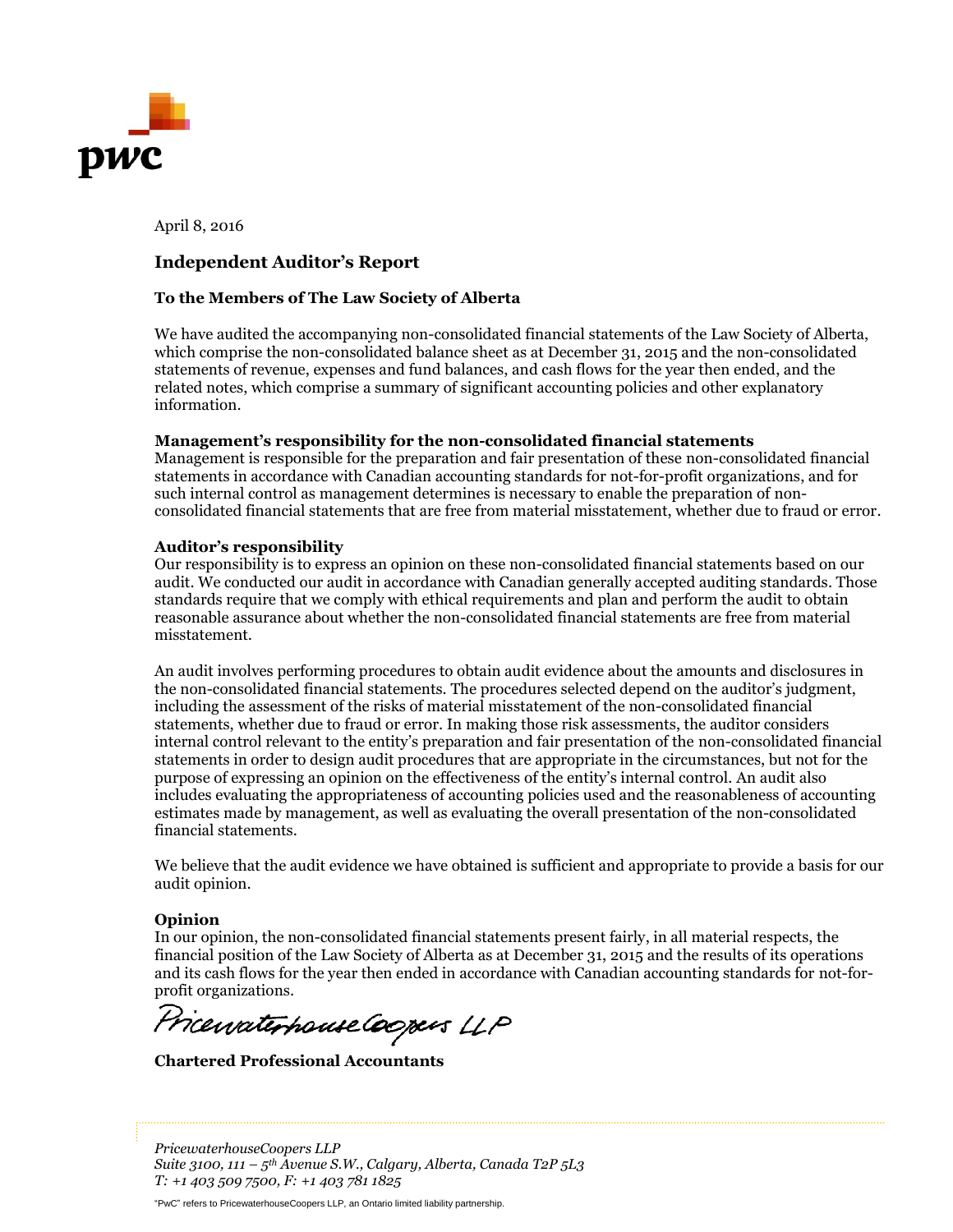## Non-consolidated Balance Sheet

## **As at December 31, 2015**

| <b>Assets</b>                                                                                                                                                                     | <b>General</b><br>Fund<br>\$     | <b>Assurance</b><br>Fund<br>\$ | <b>Viscount</b><br><b>Bennett</b><br><b>Trust</b><br>Fund<br>\$ | 2015<br>\$                                     | 2014<br>\$                                     |
|-----------------------------------------------------------------------------------------------------------------------------------------------------------------------------------|----------------------------------|--------------------------------|-----------------------------------------------------------------|------------------------------------------------|------------------------------------------------|
| <b>Current assets</b>                                                                                                                                                             |                                  |                                |                                                                 |                                                |                                                |
| Cash and cash equivalents<br>Accounts receivable                                                                                                                                  | 6,386,337<br>570,136             | 1,274,888<br>2,349,370         | 280,700<br>4                                                    | 7,941,925<br>2,919,510                         | 5,957,182<br>2,897,338                         |
| Accrued interest receivable<br>Prepaid expenses<br>Due from (to) related parties (note 11)<br>Interfund balances                                                                  | 183,786<br>1,935<br>190          | (190)                          |                                                                 | 183,786<br>1,935                               | 30,094<br>313,426<br>(10, 336)                 |
|                                                                                                                                                                                   | 7,142,384                        | 3,624,068                      | 280,704                                                         | 11,047,156                                     | 9,187,704                                      |
| <b>Investments</b> (note 3)                                                                                                                                                       | 634,314                          | 6,540,558                      | 1,458,609                                                       | 8,633,481                                      | 9,817,225                                      |
| <b>Reinsurance recoverable</b> (note 6)                                                                                                                                           |                                  | 6,600,000                      |                                                                 | 6,600,000                                      | 6,581,000                                      |
| <b>Trust assets</b> (note 4)                                                                                                                                                      | 1,791,049                        |                                |                                                                 | 1,791,049                                      | 1,487,138                                      |
| Capital assets (note 5)                                                                                                                                                           | 3,183,809                        |                                |                                                                 | 3,183,809                                      | 2,981,929                                      |
|                                                                                                                                                                                   | 12,751,556                       | 16,764,626                     | 1,739,313                                                       | 31,255,495                                     | 30,054,996                                     |
| <b>Liabilities</b>                                                                                                                                                                |                                  |                                |                                                                 |                                                |                                                |
| <b>Current liabilities</b><br>Deferred revenue<br>Accounts payable and accrued liabilities<br>Capital lease obligation (note 7)                                                   | 6,140,673<br>917,643<br>36,170   | 10,565                         |                                                                 | 6,140,673<br>928,208<br>36,170                 | 5,802,849<br>1,082,580<br>36,170               |
|                                                                                                                                                                                   | 7,094,486                        | 10,565                         | $\blacksquare$                                                  | 7,105,051                                      | 6,921,599                                      |
| <b>Long-term liabilities</b><br>Reserve for claims and related costs (note 6)<br>Trust liabilities (note 4)<br>Pension plan payable (note 9)<br>Capital lease obligation (note 7) | 1,791,049<br>2,376,961<br>24,462 | 12,400,000                     |                                                                 | 12,400,000<br>1,791,049<br>2,376,961<br>24,462 | 13,460,000<br>1,487,138<br>2,319,912<br>60,632 |
|                                                                                                                                                                                   | 4,192,472                        | 12,400,000                     |                                                                 | 16,592,472                                     | 17,327,682                                     |
|                                                                                                                                                                                   | 11,286,958                       | 12,410,565                     |                                                                 | 23,697,523                                     | 24,249,281                                     |
| <b>Fund balances</b><br>Invested in capital assets<br>Externally restricted funds (note 8)                                                                                        | 3,183,809                        |                                |                                                                 | 3,183,809                                      | 2,981,929                                      |
| Contingency reserve<br>Scholarship reserve<br>Unrestricted funds                                                                                                                  | (1,719,211)                      | 4,354,061                      | 1,739,313                                                       | 4,354,061<br>1,739,313<br>(1,719,211)          | 3,824,419<br>1,637,126<br>(2,637,759)          |
|                                                                                                                                                                                   | 1,464,598                        | 4,354,061                      | 1,739,313                                                       | 7,557,972                                      | 5,805,715                                      |
|                                                                                                                                                                                   | 12,751,556                       | 16,764,626                     | 1,739,313                                                       | 31,255,495                                     | 30,054,996                                     |

**Commitments** (note 10)

## **Approved by the Benchers**

Original signed by A. Kirker, President Bencher Original signed by D. Scott, Audit Committee Chair Bencher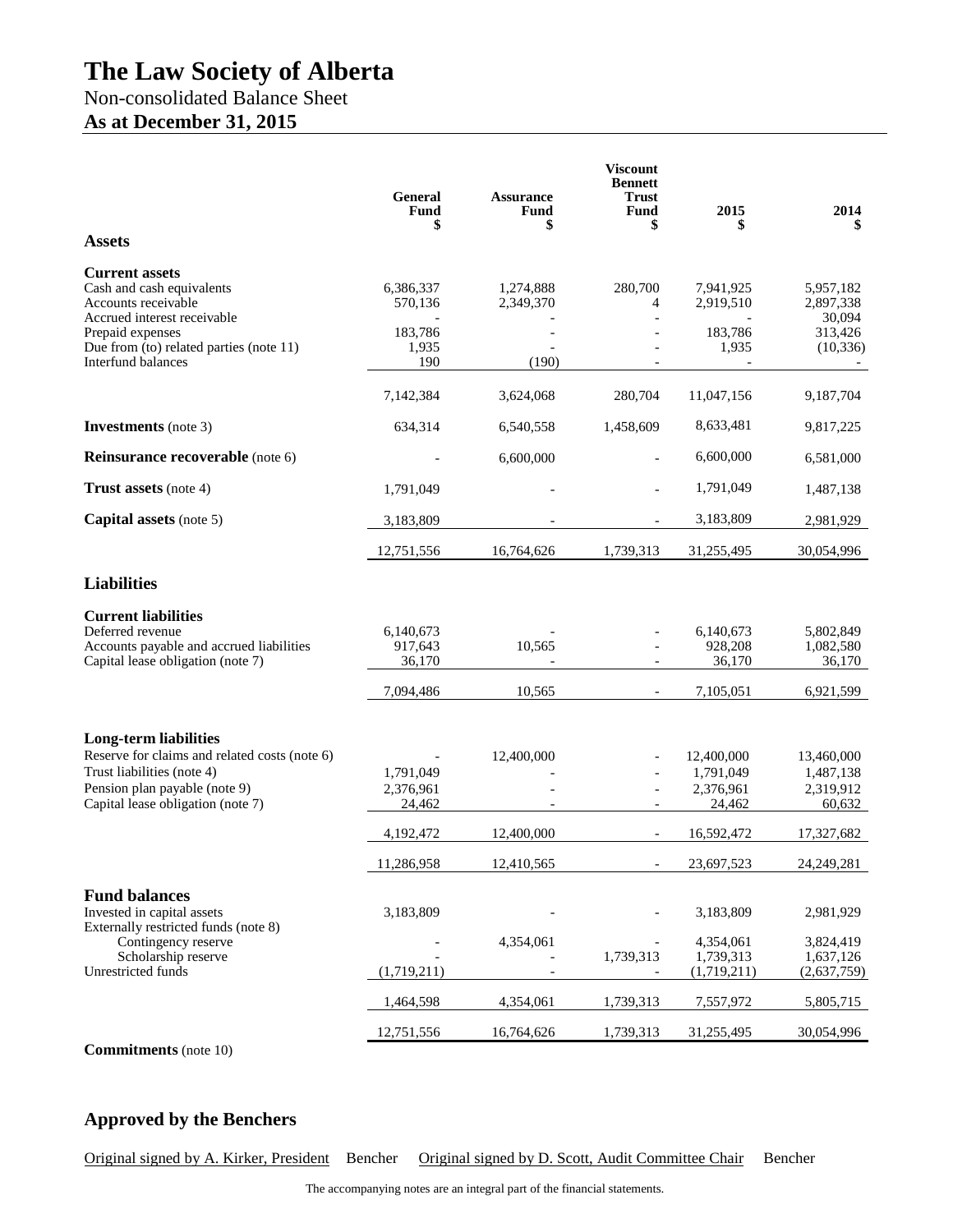Non-consolidated Statement of Revenue, Expenses and Fund Balances

## **For the year ended December 31, 2015**

|                                                     |                       |                   | <b>Viscount</b><br><b>Bennett</b> |                         |            |
|-----------------------------------------------------|-----------------------|-------------------|-----------------------------------|-------------------------|------------|
|                                                     | <b>General</b>        | <b>Assurance</b>  | <b>Trust</b>                      |                         |            |
|                                                     | <b>Fund</b><br>\$     | <b>Fund</b><br>\$ | <b>Fund</b><br>\$                 | 2015<br>\$              | 2014<br>\$ |
|                                                     |                       |                   |                                   |                         |            |
| <b>Revenue</b>                                      |                       |                   |                                   |                         | 23,983,096 |
| Practice fees<br>Investment income                  | 25,529,041<br>148,493 | 1,168,210         | 223,318                           | 25,529,041<br>1,540,021 | 1,619,065  |
| Management fee (note 11)                            | 2,208,000             |                   |                                   | 2,208,000               | 1,860,000  |
| Enrolment and application fees                      | 564,285               |                   |                                   | 564,285                 | 588,128    |
| Other                                               | 72,579                |                   |                                   | 72,579                  | 23,272     |
| Fines and penalties                                 | 39,000                |                   |                                   | 39,000                  | 46,000     |
|                                                     | 28,561,398            | 1,168,210         | 223,318                           | 29,952,926              | 28,119,561 |
| <b>Expenses</b>                                     |                       |                   |                                   |                         |            |
| Corporate costs                                     |                       |                   |                                   |                         |            |
| Premises operating costs                            | 2,229,327             |                   |                                   | 2,229,327               | 1,870,544  |
| General corporate costs                             | 678,340               | 44,057            | 4,831                             | 727,228                 | 544,022    |
| Amortization                                        | 1,319,580             |                   |                                   | 1,319,580               | 1,121,886  |
| Indemnity bond fees                                 |                       | 154,321           |                                   | 154,321                 | 403,931    |
| Departmental costs                                  |                       |                   |                                   |                         |            |
| Secretariat                                         | 1,747,115             |                   |                                   | 1,747,115               | 2,118,271  |
| Counsel                                             | 1,906,189             |                   |                                   | 1,906,189               | 2,258,699  |
| Trust safety                                        | 1,789,061             |                   |                                   | 1,789,061               | 2,218,929  |
| Conduct                                             | 2,292,607             |                   |                                   | 2,292,607               | 2,374,447  |
| Custodianships                                      | 923,180               |                   |                                   | 923,180                 | 982,592    |
| Membership                                          | 1,667,040             |                   |                                   | 1,667,040               | 1,594,477  |
| Administration                                      | 1,183,314             |                   |                                   | 1,183,314               | 1,338,923  |
| Human resources                                     | 1,172,999             |                   |                                   | 1,172,999               | 966,903    |
| Business technology                                 | 2,807,835             |                   | $\overline{a}$                    | 2,807,835               | 2,534,257  |
| Accounting                                          | 468,766               |                   |                                   | 468,766                 | 440,103    |
| Professionalism, competence, & access               | 3,581,118             |                   |                                   | 3,581,118               | 2,950,080  |
| Investigations                                      | 1,528,463             |                   |                                   | 1,528,463               | 492,278    |
| Communications                                      | 733,110               |                   |                                   | 733,110                 | 617,980    |
| Information management                              | 468,788               |                   |                                   | 468,788                 | 477,712    |
| Practice review                                     | 612,699               |                   |                                   | 612,699                 | 501,501    |
| Tribunal                                            | 514,133               |                   |                                   | 514,133                 |            |
| Governance                                          | 451,977               |                   |                                   | 451,977                 | 907,469    |
| Provision for claims & related costs net (note 6)   |                       | (64,060)          |                                   | (64,060)                | 855,404    |
| Scholarships                                        |                       |                   | 20,000                            | 20,000                  |            |
|                                                     | 28,075,641            | 134,318           | 24,831                            | 28,234,790              | 27,570,408 |
| Excess of revenue over expenses for the year before |                       |                   |                                   |                         |            |
| other items                                         | 485,757               | 1,033,892         | 198,487                           | 1,718,136               | 549,153    |
|                                                     |                       |                   |                                   |                         |            |
| Other items:                                        |                       |                   |                                   |                         |            |
| Unrealized loss on investments                      | (43, 333)             | (507, 250)        | (96,300)                          | (646, 883)              | (214, 322) |
| Bar admission program cost recovery                 | 500,550               |                   |                                   | 500,550                 |            |
| Recovered costs                                     | 177,454               | 3,000             |                                   | 180,454                 | 519,092    |
|                                                     |                       |                   |                                   |                         |            |
| <b>Excess (deficiency) of revenue over expenses</b> |                       |                   |                                   |                         |            |
| for the year                                        | 1,120,428             | 529,642           | 102,187                           | 1,752,257               | 853,923    |
| Fund balance – beginning of year                    | 344,170               | 3,824,419         | 1,637,126                         | 5,805,715               | 5,284,712  |
|                                                     |                       |                   |                                   |                         |            |
| Pension plan remeasurements and other items         |                       |                   |                                   |                         | (332,920)  |
| Fund balance – end of year                          | 1,464,598             | 4,354,061         | 1,739,313                         | 7,557,972               | 5,805,715  |

The accompanying notes are an integral part of the financial statements.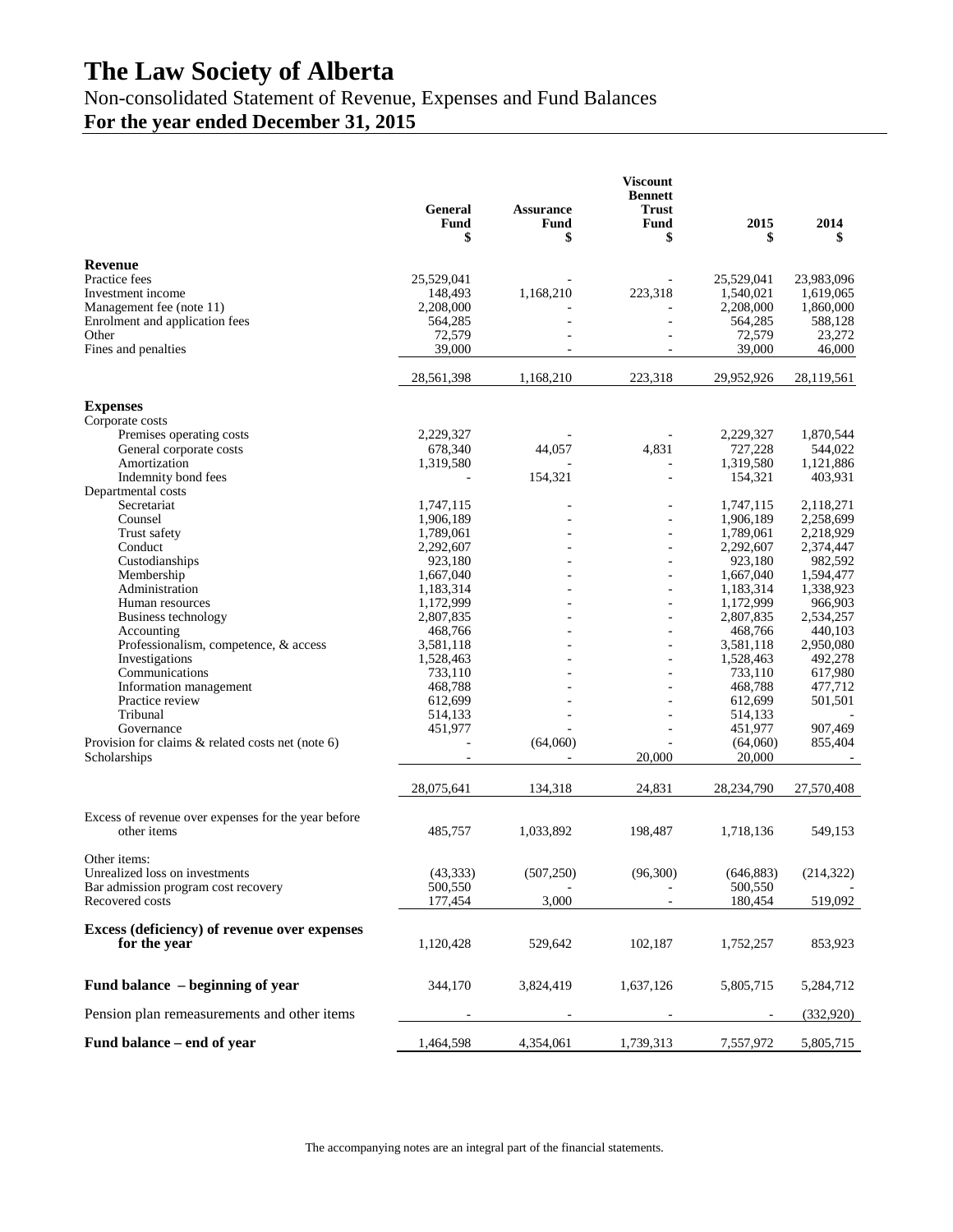Non-consolidated Statement of Cash Flows **For the year ended December 31, 2015**

|                                                                                                                                                                                                                                                                                           | <b>General</b><br>Fund<br>\$                 | <b>Assurance</b><br>Fund<br>\$               | <b>Viscount</b><br><b>Bennett</b><br>Trust<br>Fund<br>\$ | 2015<br>\$                                                   | 2014<br>S                                                              |
|-------------------------------------------------------------------------------------------------------------------------------------------------------------------------------------------------------------------------------------------------------------------------------------------|----------------------------------------------|----------------------------------------------|----------------------------------------------------------|--------------------------------------------------------------|------------------------------------------------------------------------|
| Cash provided by (used in)                                                                                                                                                                                                                                                                |                                              |                                              |                                                          |                                                              |                                                                        |
| <b>Operating activities</b><br>Excess (deficiency) of revenue over expenses for<br>the period<br>Items not affecting cash<br>Amortization<br>Gain on sale of investments<br>Unrealized (gain) loss on investments<br>Provision for claims $\&$ related costs (note 6)<br>Lease inducement | 1,120,428<br>1,319,580<br>(43,054)<br>43,333 | 529,642<br>(845, 683)<br>507,250<br>(64,060) | 102,187<br>(153,210)<br>96,301                           | 1,752,257<br>1,319,580<br>(1,041,947)<br>646.884<br>(64,060) | 853,923<br>1,121,886<br>(1,204,871)<br>214,322<br>855,404<br>(77, 340) |
|                                                                                                                                                                                                                                                                                           | 2,440,287                                    | 127,149                                      | 45,278                                                   | 2,612,714                                                    | 1,763,324                                                              |
| Change in non-cash working capital items                                                                                                                                                                                                                                                  | 1,288,165                                    | (1,019,602)                                  | 4,010                                                    | 272,573                                                      | (1,379,610)                                                            |
| Claims and related costs paid – net of recoveries<br>(note 6)<br>Pension plan re-measurements and other items<br>Increase in pension plan payable                                                                                                                                         | 57,049                                       | (1,014,940)                                  |                                                          | (1,014,940)<br>57,049                                        | (181, 404)<br>(332,920)<br>457,630                                     |
|                                                                                                                                                                                                                                                                                           | 3,785,501                                    | (1,907,393)                                  | 49,288                                                   | 1,927,396                                                    | 327,020                                                                |
| <b>Investing activities</b><br>Proceeds on disposal of investments<br>Purchase of investments<br>Purchase of capital assets                                                                                                                                                               | 719,428<br>(743, 733)<br>(1,521,459)         | 7,698,843<br>(6,051,488)                     | 1,108,855<br>(1,153,100)                                 | 9,527,126<br>(7,948,321)<br>(1,521,459)                      | 9,076,680<br>(5,675,666)<br>(2, 286, 442)                              |
|                                                                                                                                                                                                                                                                                           | (1,545,764)                                  | 1,647,355                                    | (44, 245)                                                | 57,346                                                       | 1,114,572                                                              |
| Increase (decrease) in cash and cash<br>equivalents                                                                                                                                                                                                                                       | 2,239,737                                    | (260,038)                                    | 5,043                                                    | 1,984,742                                                    | 1,441,592                                                              |
| Cash and cash equivalents – beginning of<br>the year                                                                                                                                                                                                                                      | 4,146,600                                    | 1,534,926                                    | 275,657                                                  | 5,957,183                                                    | 4,515,590                                                              |
| Cash and cash equivalents – end of the<br>year                                                                                                                                                                                                                                            | 6,386,337                                    | 1,274,888                                    | 280,700                                                  | 7,941,925                                                    | 5,957,182                                                              |
| Cash and cash equivalents comprised of:<br>Cash<br>Cash equivalents                                                                                                                                                                                                                       | 932,125<br>5,454,212                         | 82,215<br>1,192,673                          | 24,989<br>255,711                                        | 1,039,329<br>6,902,596                                       | 426,187<br>5,530,995                                                   |
|                                                                                                                                                                                                                                                                                           | 6,386,337                                    | 1,274,888                                    | 280,700                                                  | 7,941,925                                                    | 5,957,182                                                              |
| Interest received                                                                                                                                                                                                                                                                         | 108,136                                      | 177,492                                      | 39,951                                                   | 325,579                                                      | 312,068                                                                |

The accompanying notes are an integral part of the financial statements.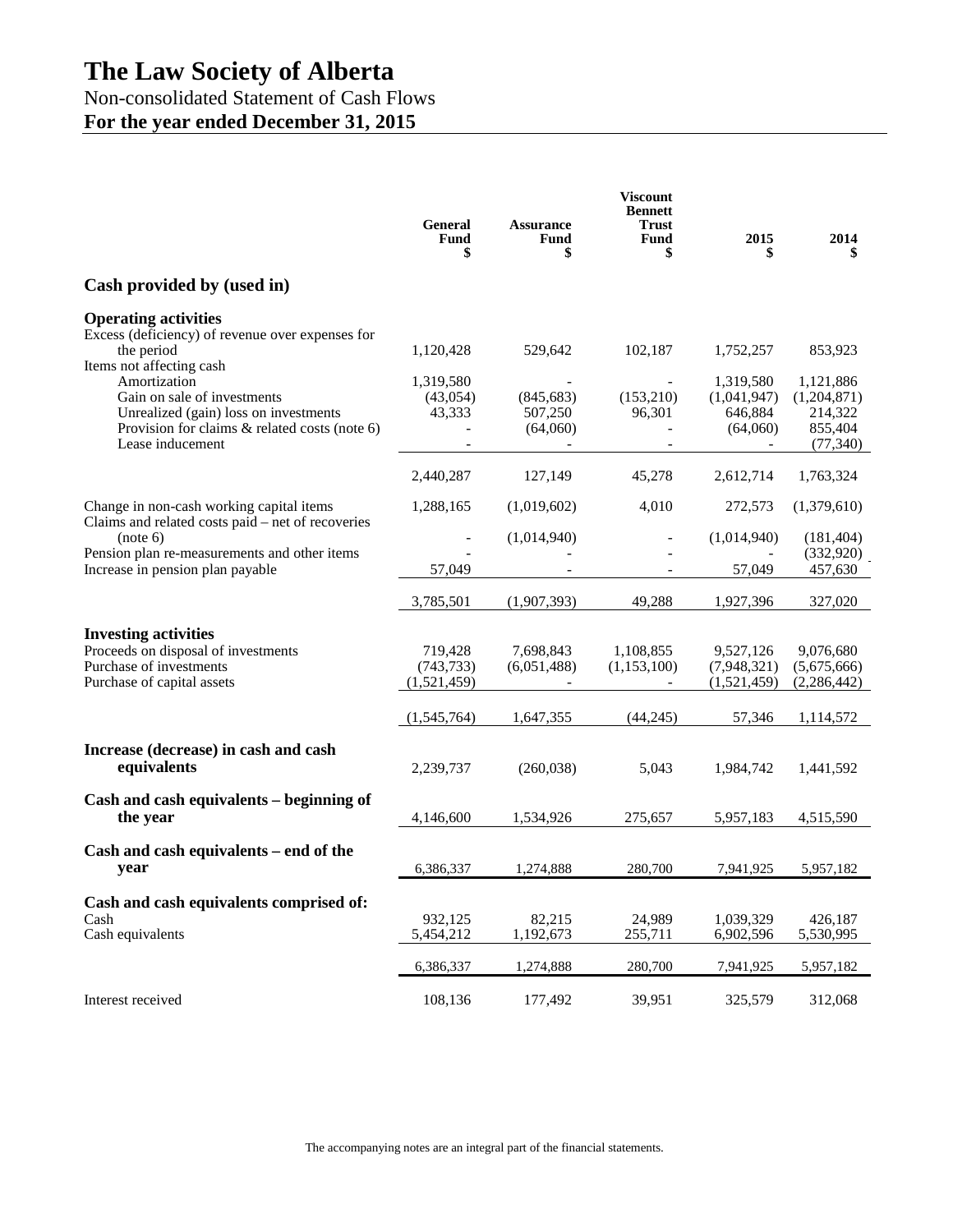Notes to Non-consolidated Financial Statements

For the year ended December 31, 2015

## **1 General**

The Law Society of Alberta (the Society) operates under the authority of the Legal Profession Act, Chapter L-8, Revised Statutes of Alberta 2000. The Society administers programs to promote a high standard of legal services and professional conduct through governance and regulation of an independent legal profession. The financial statements of the Society are prepared on a non-consolidated basis (refer to Note 11 Related Party Transactions).

## **2 Summary of significant accounting policies**

#### **Basis of accounting**

These financial statements are prepared in accordance with Canadian Accounting Standards for not for profit organizations (ASNPO) as issued by the Canadian Accounting Standards Board.

#### **Use of estimates**

The preparation of the financial statements in conformity with ASNPO requires management to make estimates and assumptions that affect the reported amounts of assets and liabilities as at the date of the financial statements and the reported amounts of revenue and expenses during the reporting periods. Actual results could differ from these estimates.

#### **Fund accounting**

The Society has the following funds:

#### **General Fund**

The General Fund is an unrestricted fund which provides for the administration and governance of the Society's day to day business.

#### **Assurance Fund**

The Assurance Fund is a restricted fund maintained to reimburse, at the discretion of the Benchers, the principal amount of losses caused by a lawyer through the misappropriation or wrongful conversion of money or other property entrusted to or received by a lawyer in their professional capacity and in the course of the lawyer's legal practice.

The Assurance Fund was closed to claims for lawyer misappropriation of trust funds that occurred after June 30, 2014. Claims for trust fund misappropriation that occur subsequent to June 30, 2014 are covered though the Trust Safety Insurance program administered by the Alberta Lawyers Insurance Association.

#### **Viscount Bennett Trust Fund**

The Viscount Bennett Trust Fund is a restricted fund, the principal of which was gifted to the Society by the Right Honourable Viscount Bennett. The income generated by this fund is to be used for scholarships for law graduates, students-at-law or lawyers ordinarily resident in Alberta to support post-graduate legal studies.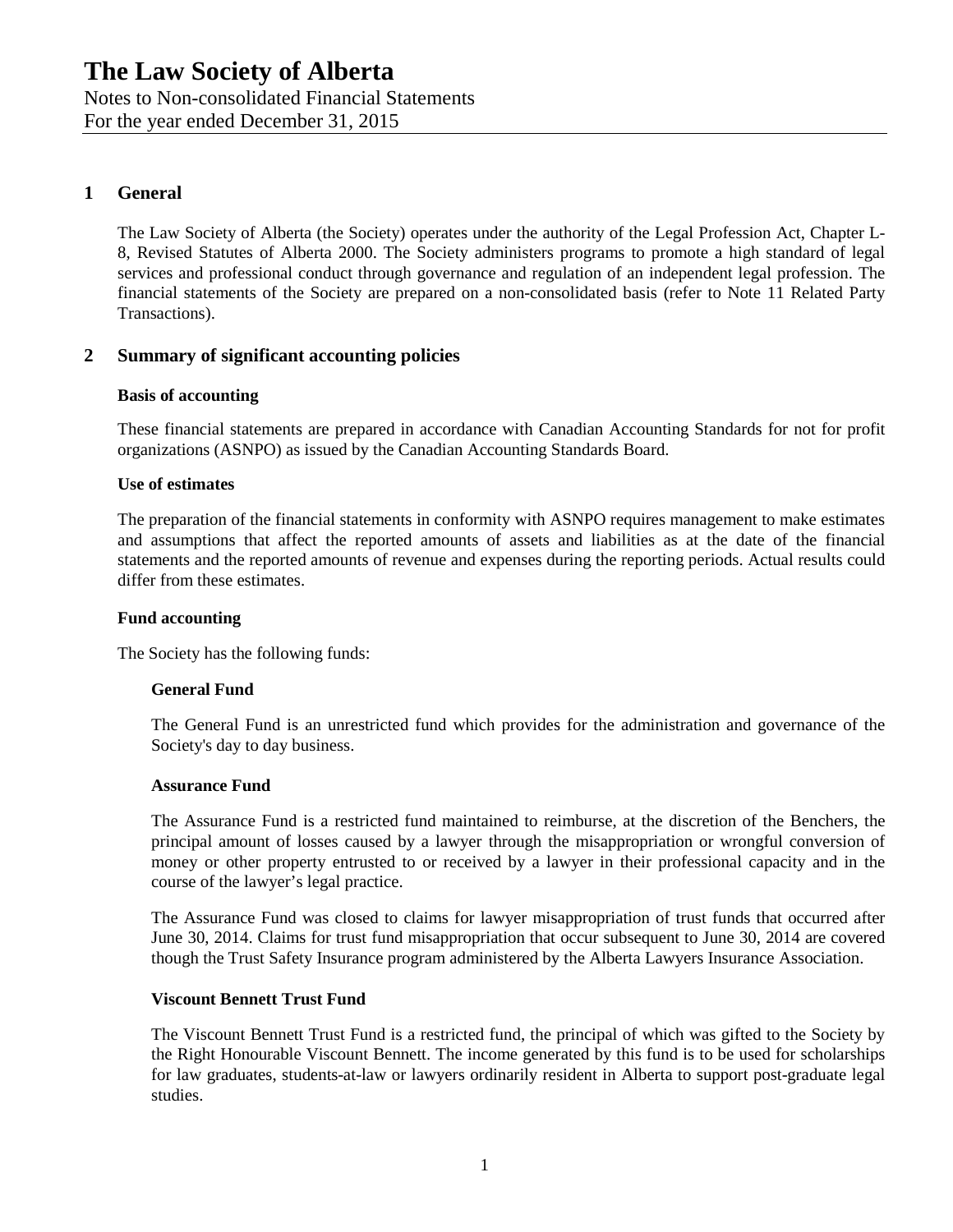For the year ended December 31, 2015

#### **Financial Instruments**

The Society initially measures financial assets and financial liabilities at cost. It subsequently measures its investments at fair value. The financial assets subsequently measured at amortized cost include cash and cash equivalents, accounts receivable and accrued interest receivable. The financial liabilities subsequently recorded at amortized cost include accounts payable and accrued liabilities.

The Society's investments consist of equity securities, corporate bonds, municipal government bonds, provincial government bonds and federal government bonds. The investments in equity securities which are traded on active markets are recorded at fair value. The Society has elected to record the investments in corporate bonds, municipal government bonds, provincial government bonds and federal government bonds at fair value. Changes in fair value of the investments are recorded on the statement of revenue, expenses and fund balances. The investments which are not traded on active markets are recorded at cost.

Financial assets are tested for impairment at the end of each reporting period when there are indications that the assets may be impaired.

#### **Revenue recognition and deferred revenue**

The Society follows the deferral method for revenue recognition. The Society's membership year runs from March 15 to March 15 of the subsequent year. Amounts received or receivable from the practice fee that pertain to the membership period subsequent to the year-end are deferred and recognized as revenue in the next fiscal year.

Investment income earned on investments is recognized in the fund in which the investments are maintained.

#### **Recoveries**

Recoveries from reinsurers and other third parties are recorded as revenue when they can be reasonably estimated and collectability is reasonably assured. Otherwise, the recovery is recorded when received.

#### **Reserve and Provision for claims and related costs**

The provision for claims and related costs in the Assurance Fund is based upon the change from year to year in the reinsurance recoverable and reserve for claims and related costs. The reserve value is based on the actuarially determined discounted cost of possible claims and related costs as at the end of the fiscal year.

The Society's actuary is engaged to provide an annual valuation of the reserve for claims and related costs for the Assurance Fund in accordance with the standards of practice adopted by the Canadian Institute of Actuaries. For the purpose of this actuarial valuation, the actuary made use of certain information contained in the Society's financial records.

#### **Reinsurance recoverable**

In the normal course of business, the Society seeks to limit exposure to losses on large risks by purchasing reinsurance from reinsurers. The amounts reported in the balance sheet include estimates of amounts expected to be recovered from reinsurers on incurred losses that have not yet been paid. The provision for claims and related costs has been disclosed on a gross basis with an offsetting asset reflecting the reinsurance recoverable.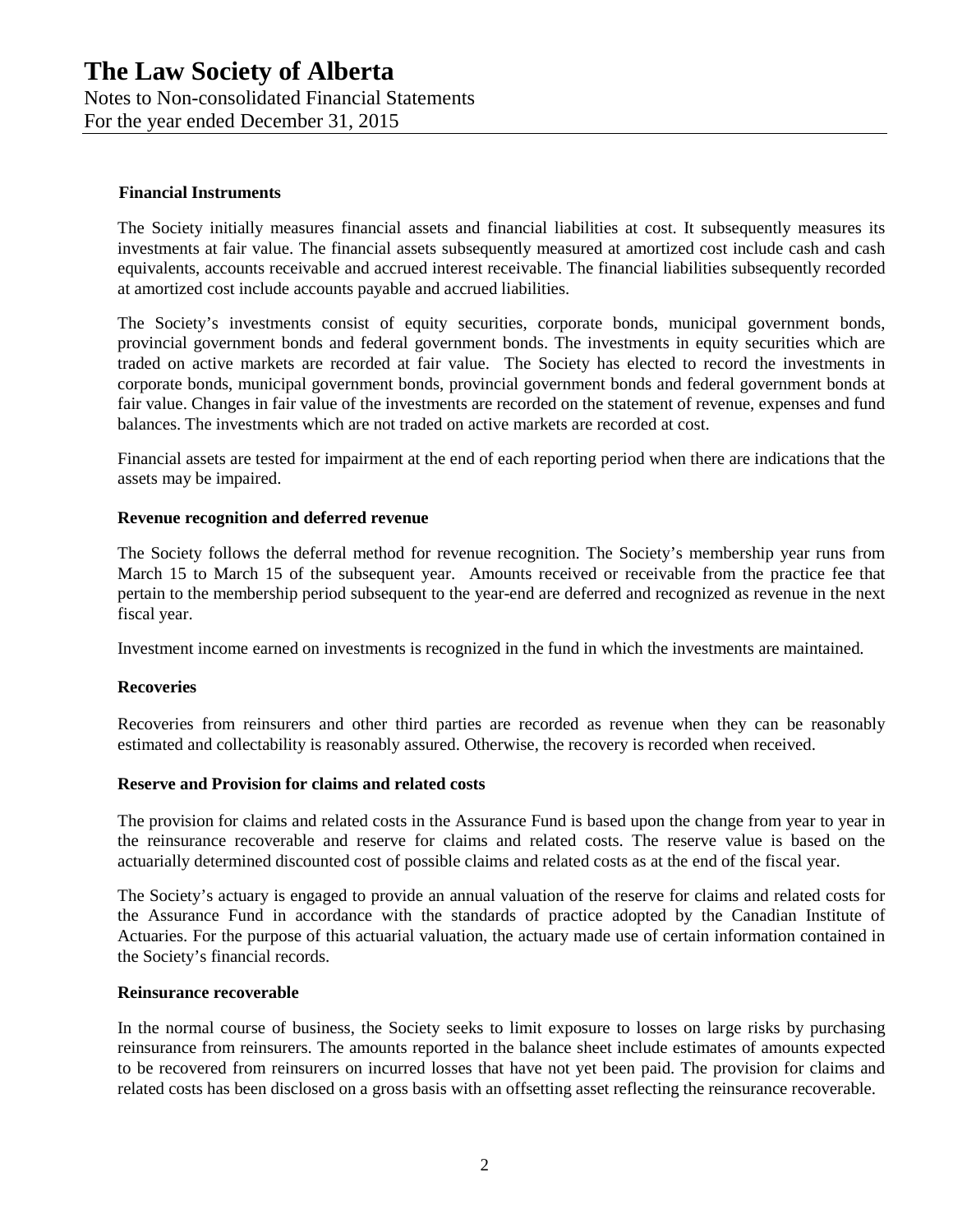For the year ended December 31, 2015

#### **Cash and cash equivalents**

Cash and cash equivalents include cash and short-term investments that are highly liquid and are readily convertible to known amounts of cash and are subject to insignificant risk of change in value.

#### **Investment income**

Investment income comprises of interest, dividends, fund distributions, and gains and losses realized on the disposal of investments. Interest and dividends earned on investments are included as revenue on an accrual basis. The change in fair value of investments is recorded in the statement of revenue, expenses and fund balances as an unrealized gain (loss).

#### **Capital assets**

Capital assets are recorded at cost net of accumulated amortization. Amortization is calculated on a straight-line basis at the following annual rates:

| Furniture and equipment                     | 20%                                          |
|---------------------------------------------|----------------------------------------------|
| Furniture and equipment under capital lease | 20%                                          |
| Computer                                    | $33 - 1/3\%$                                 |
| Leasehold improvements                      | Over lease term (ranging from 2 to 10 years) |

#### **Post-employment benefits**

The Society maintains pension plans which provide defined benefit and defined contribution pension benefits. Pension costs and obligations for the defined benefit pension plans are determined using the projected benefit method and are charged to the statement of revenue, expense and fund balances based upon an actuarial valuation calculation.

Pension plan assets of the registered pension plan (RPP) are measured at fair value and the expected return on pension plan assets is determined using market related values. The supplemental retirement plan (SRP) is an unfunded plan and does not hold any assets. The Society recognizes past service costs and actuarial gains and losses in the period they arise within re-measurements and other items. The Society measures the defined benefit obligation as of the balance sheet date using the most recently completed actuarial valuation prepared for accounting purposes. In the years between valuations, the Society uses a roll-forward technique to estimate the accrued benefit obligation.

#### **Income taxes**

The Society meets the qualifications of a non-profit organization as defined in the Income Tax Act and, as such, is exempt from income taxes.

#### **Donated services**

A portion of the Society's work is dependent on the service of many volunteers, particularly the significant contribution of the Benchers and committees of the Benchers. These services are not normally purchased by the Society. Due to the difficulty in determining their fair value, donated services are not recognized in these financial statements.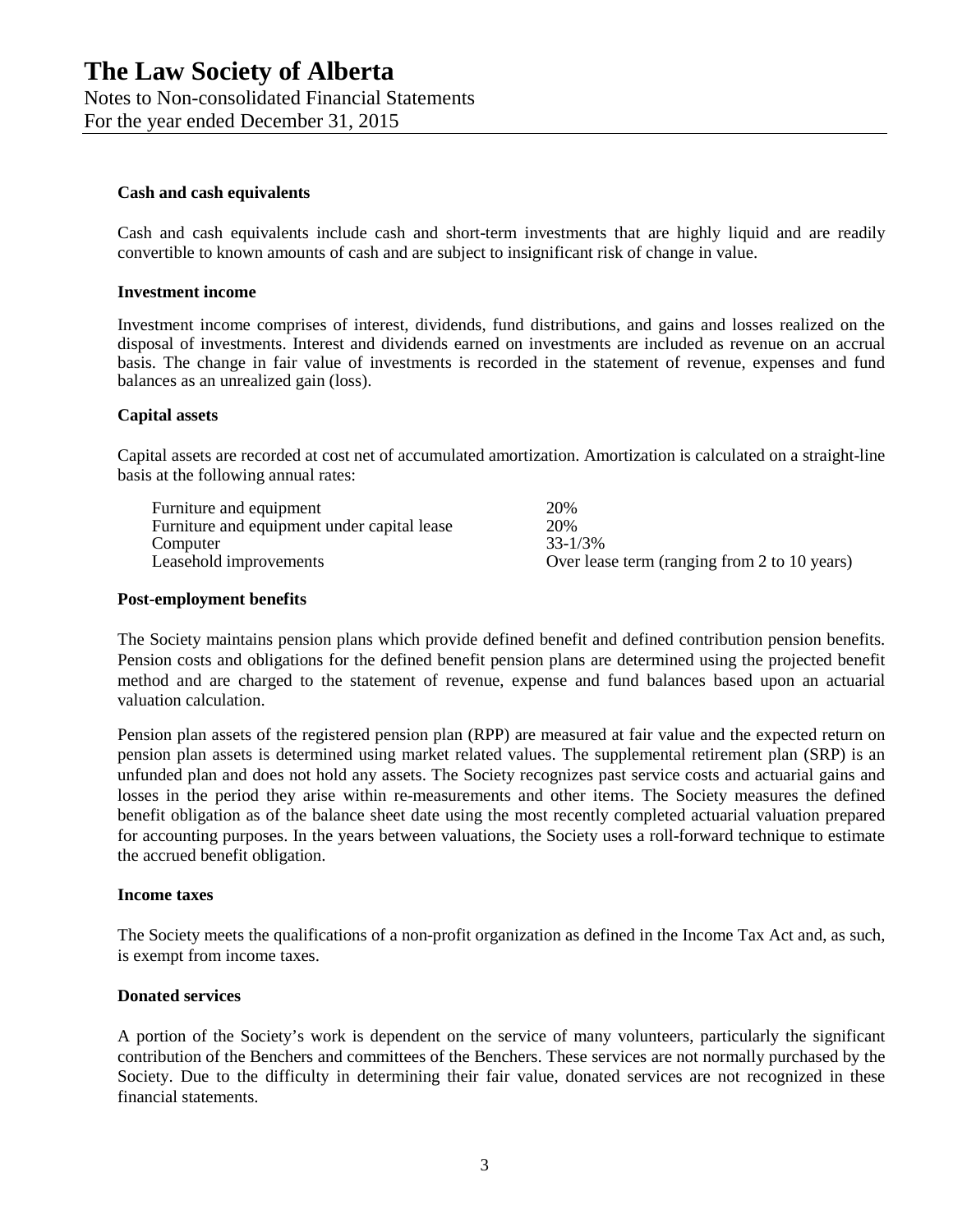Notes to Non-consolidated Financial Statements For the year ended December 31, 2015

## **3 Investments**

The Society's investments are governed by a Statement of Investment Policies and Goals approved by the Benchers and managed under contract with an investment manager. The Society's investments are carried at fair market value, subject to normal market fluctuations, and the statement of revenue, expenses, and fund balances reports both realized and unrealized gains and losses on investments. The Society's investments consist of bonds and equity investments.

Investments at December 31 are as follows:

|                                                  | 2013<br>\$ | 2014<br>\$ |
|--------------------------------------------------|------------|------------|
| <b>Bonds denominated in Canadian dollars:</b>    |            |            |
| Corporate                                        | 1,824,038  | 2,386,486  |
| Municipal government                             | 83,333     | 39,033     |
| Provincial government                            | 1,523,566  | 1,582,890  |
| Federal government                               | 1,712,936  | 1,869,443  |
| T-Bills                                          | 81,045     |            |
|                                                  | 5,224,918  | 5,877,852  |
| <b>Equities denominated in Canadian dollars:</b> | 3,408,563  | 3,939,373  |
|                                                  | 8,633,481  | 9,817,225  |
|                                                  |            |            |

**2015**

**2014**

## **4 Trust assets and liabilities**

The Legal Profession Act provides that lawyers' trust funds which cannot be disbursed to clients must be forwarded to the Society. In 2015, approximately \$519,000 (2014 – \$258,000) was received. The Society holds the funds in trust for five years, refunds amounts to claimants as appropriate, and thereafter forwards any unclaimed funds less an administration fee to the Alberta Law Foundation. The administration fee is set at 2.5% of the principal and 10% of the income in each year. Amounts forwarded to the Alberta Law Foundation during the 2015 fiscal period totalled approximately  $$181,000 (2014 - $184,000)$ .

### **5 Capital assets**

|                         |                   |                                          | 2015             | 2014             |
|-------------------------|-------------------|------------------------------------------|------------------|------------------|
|                         | <b>Cost</b><br>\$ | <b>Accumulated</b><br>amortization<br>\$ | <b>Net</b><br>\$ | <b>Net</b><br>\$ |
| Furniture and equipment | 782,330           | 351,396                                  | 430,934          | 478,827          |
| Computer                | 3,705,983         | 2,064,039                                | 1,641,944        | 1,514,701        |
| Leasehold improvements  | 1,748,649         | 637,718                                  | 1,110,931        | 988,401          |
|                         | 6,236,962         | 3,053,153                                | 3,183,809        | 2,981,929        |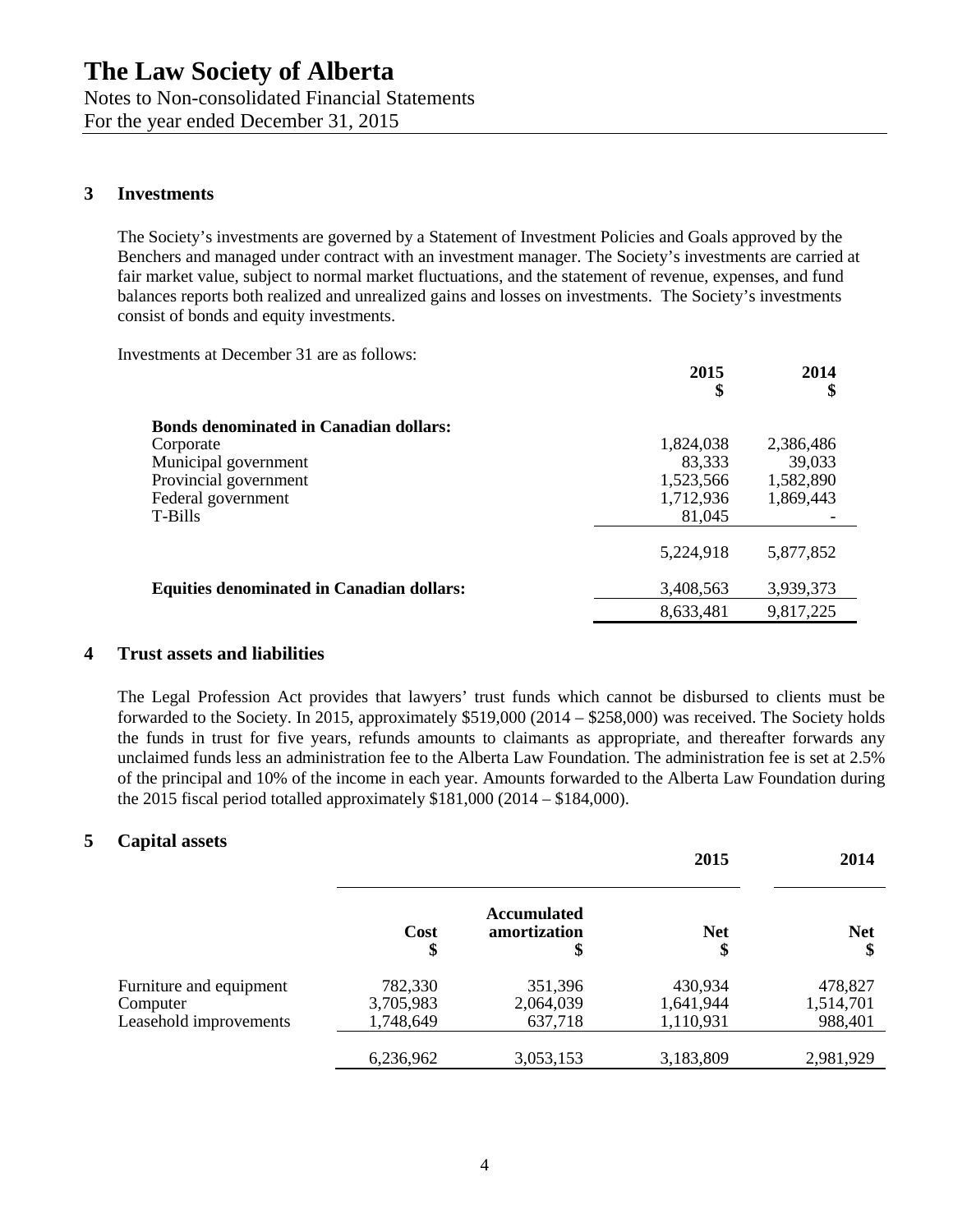For the year ended December 31, 2015

Included in furniture and equipment are assets acquired through a capital lease with a net book value of \$69,674 (2014 - \$96,802).

## **6 Reserve for claims and related costs**

The change in reinsurance recoverable is summarized as follows:

| Reinsurance recoverable – beginning of period | 6,581,000 | 9,140,000   |
|-----------------------------------------------|-----------|-------------|
| (Decrease) Increase due to claims experience  | 19,000    | (2,559,000) |
| Reinsurance recoverable – end of period       | 6,600,000 | 6,581,000   |

**2015**

**2014**

The change in the reserve for claims and related costs is summarized as follows:

|                                                                                                                                                                                | 2015<br>\$                                         | 2014<br>\$                                           |
|--------------------------------------------------------------------------------------------------------------------------------------------------------------------------------|----------------------------------------------------|------------------------------------------------------|
| Reserve for claims and related costs – beginning of period                                                                                                                     | 13,460,000                                         | 15,345,000                                           |
| Claims paid<br>Related costs paid and accrued<br>Recoveries from members and third parties                                                                                     | (870, 119)<br>(300, 207)<br>155,386<br>(1,014,940) | (1,828,827)<br>(171, 686)<br>1,819,109<br>(181, 404) |
| (Decrease) Increase due to claims experience                                                                                                                                   | (45,060)                                           | (1,703,596)                                          |
| Reserve for claims and related costs – end of period                                                                                                                           | 12,400,000                                         | 13,460,000                                           |
| Case reserves (indemnity and external expenses)<br>Incurred but not reported claim reserve (indemnity and external<br>expenses)<br>Provision for internal claim administration | 5,064,000<br>5,921,000<br>104,000                  | 6,003,000<br>5,701,000<br>261,000                    |
| Provision for adverse deviation<br><b>Reserve for claims and related costs</b>                                                                                                 | 1,311,000<br>12,400,000                            | 1,495,000<br>13,460,000                              |

A portion of the reserve for claims and related costs is expected to be paid within the next fiscal year. This amount cannot be reasonably determined and therefore has not been included in current liabilities.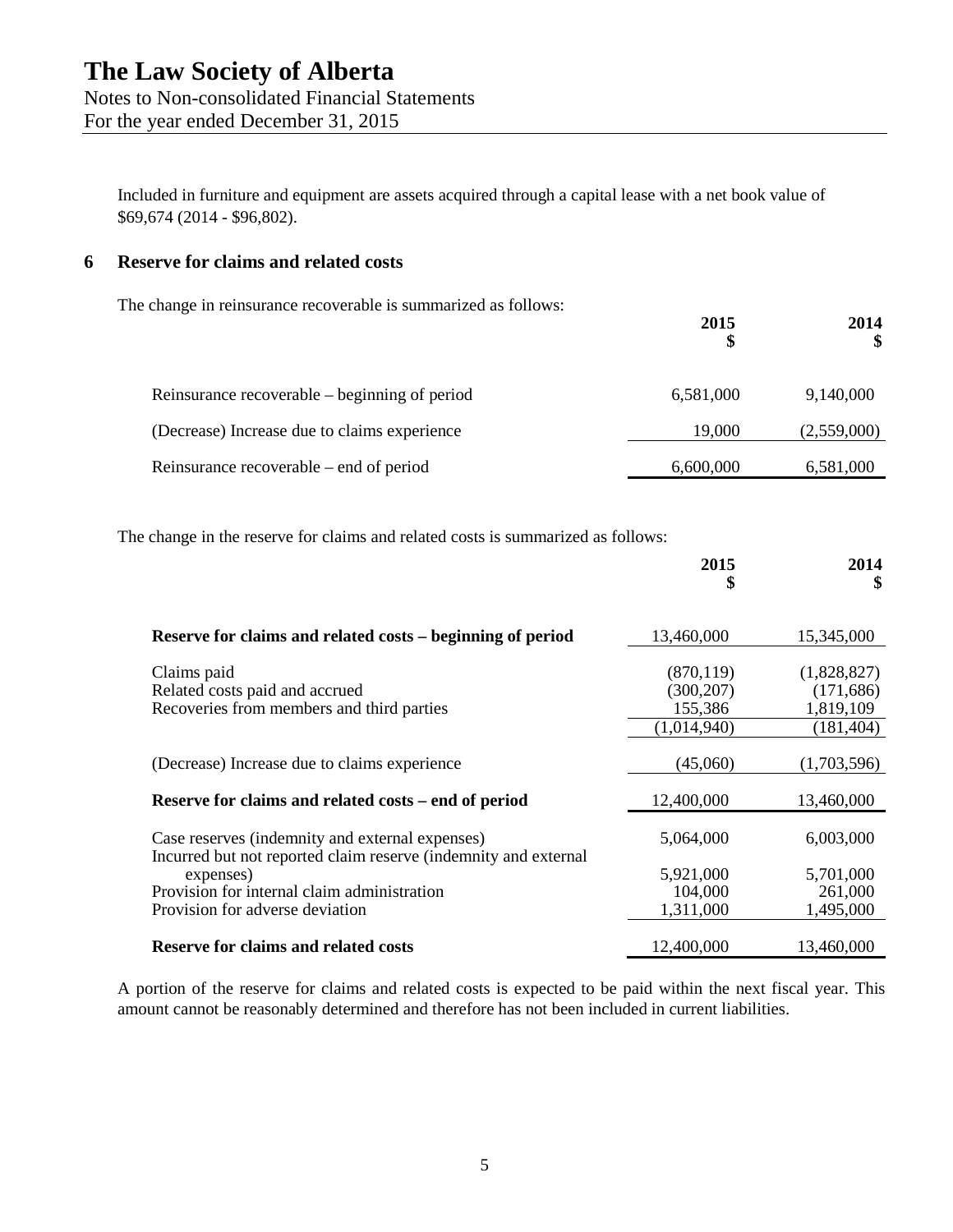For the year ended December 31, 2015

In summary, the net exposure is summarized as follows:

|                                                                                                             | 2015<br>\$                          | 2014<br>S                              |
|-------------------------------------------------------------------------------------------------------------|-------------------------------------|----------------------------------------|
| Reserve for claims and related costs – beginning of period<br>Reinsurance recoverable – beginning of period | 13,460,000<br>(6,581,000)           | 15,345,000<br>(9,140,000)              |
| Net exposure – beginning of period                                                                          | 6,879,000                           | 6,205,000                              |
| Claims paid<br>Related costs paid and accrued<br>Recoveries from members and third parties                  | (870, 119)<br>(300, 207)<br>155,386 | (1,828,827)<br>(171, 686)<br>1,819,109 |
|                                                                                                             | 5,864,060                           | 6,023,596                              |
| Provision for claims and related costs                                                                      | (64,060)                            | 855,404                                |
| Net exposure $-$ end of period                                                                              | 5,800,000                           | 6,879,000                              |
| Reserve for claims and related costs – end of period<br>Reinsurance recoverable – end of period             | 12,400,000<br>(6,600,000)           | 13,460,000<br>(6,581,000)              |
| Net exposure $-$ end of period                                                                              | 5,800,000                           | 6,879,000                              |

The discount rate applied by the actuary at December 31, 2015 is  $2.205\%$  (2014 – 2.905%). The undiscounted reserve balance at December 31, 2015 is \$11.6 million (2014 – \$12.8 million).

Claims which occurred between November 1, 2001 and October 31, 2007 are insured by a \$10,000,000 indemnity bond with the Society retaining the first \$1,000,000 in claims losses. Claims which occurred between November 1, 2007 and June 30, 2014 are insured by an indemnity bond of \$10,000,000 with a \$1,500,000 retention. Claims for trust fund misappropriation that occur subsequent to June 30, 2014 are covered though the Trust Safety Insurance program administered by the Alberta Lawyers Insurance Association.

## **7 Capital lease obligation**

The Society's capital lease obligation is as follows:

| 2016 | 36,170 |
|------|--------|
| 2017 | 24,462 |

Interest expense incurred on the lease for the year amounted to \$1,106 (2014 - \$3,031) at an annual interest rate of 8%.

\$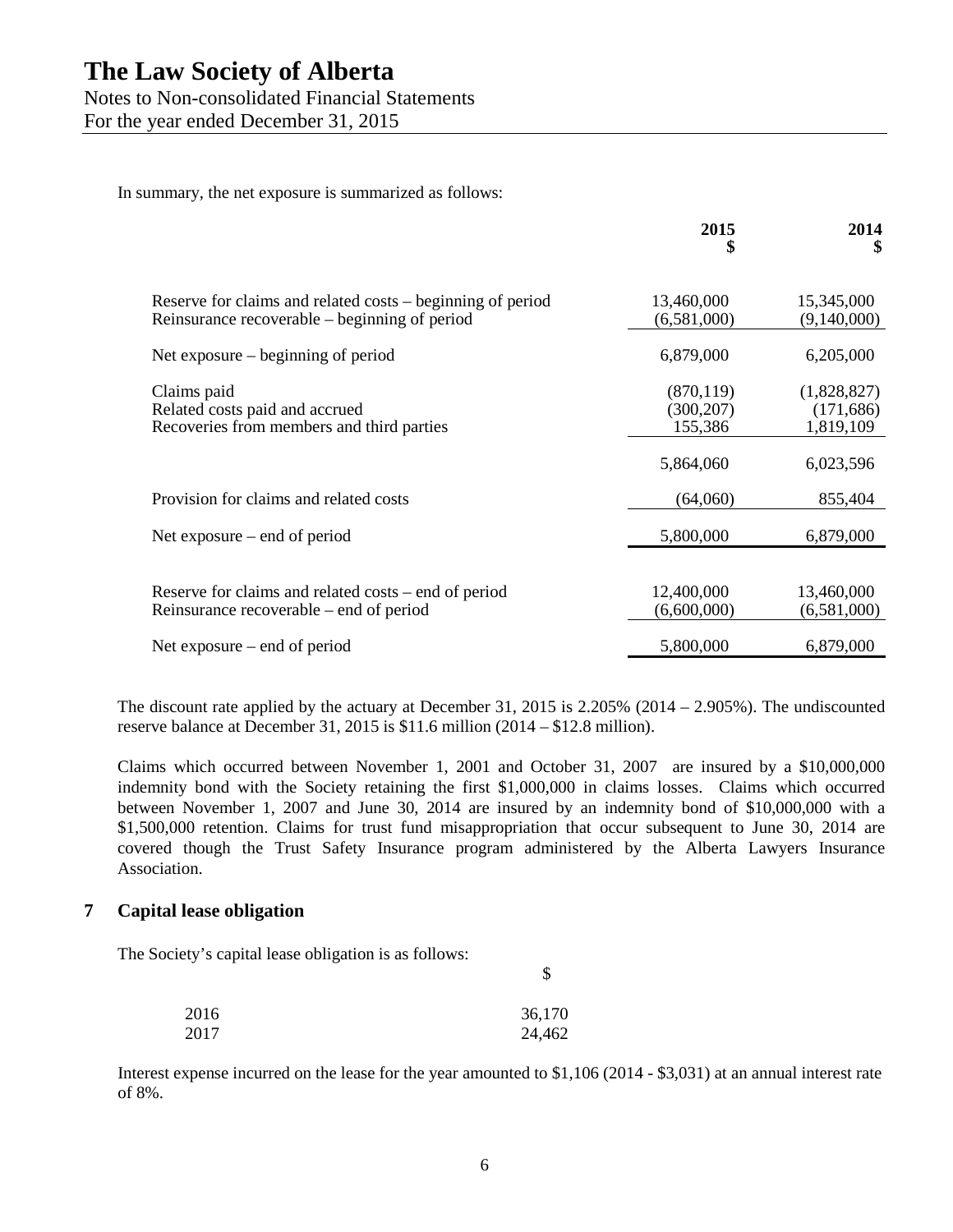Notes to Non-consolidated Financial Statements For the year ended December 31, 2015

### **8 Restricted funds**

#### **Contingency reserve**

The Contingency reserve is for future liabilities that may arise as a result of significant adverse claims experience. In the current period, revenue exceeded expenses of the Assurance Fund by \$529,642 and this amount, therefore, was added to the reserve (2014 – expenses and management fees exceeded revenue by \$1,004,838).

#### **Scholarship reserve**

In the current period, revenue exceeded expenses by \$102,187 and this amount was, therefore, added to the reserve (2014 – \$150,594).

### **9 Pension plan**

|                                                | 2015      | 2014      |
|------------------------------------------------|-----------|-----------|
| Registered pension plan accrued liability      | 632,886   | 790,814   |
| Supplemental retirement plan accrued liability | 1,744,075 | 1,529,098 |
|                                                | 2,376,961 | 2,319,912 |

#### **a) Registered pension plan**

The Society provides a non-contributory defined benefit pension plan to eligible management employees based on earnings and years of service. The defined benefit pension plan was closed to management employees commencing employment after May 31, 2006.

As of December 31, 2015, and on advice of the actuary, the details of the pension plan are as follows:

|                                                 | 2015<br>\$ | 2014      |
|-------------------------------------------------|------------|-----------|
| Reconciliation of fair value of plan assets     |            |           |
| Fair value of plan assets – beginning of period | 3,319,772  | 3,068,829 |
| Society contributions during period             | 70,660     | 69,059    |
| Actual return on plan assets                    | 320,683    | 357,432   |
| Less benefits paid during period to retirees    | (177,690)  | (175,548) |
| Fair value of plan assets – end of period       | 3,533,425  | 3,319,772 |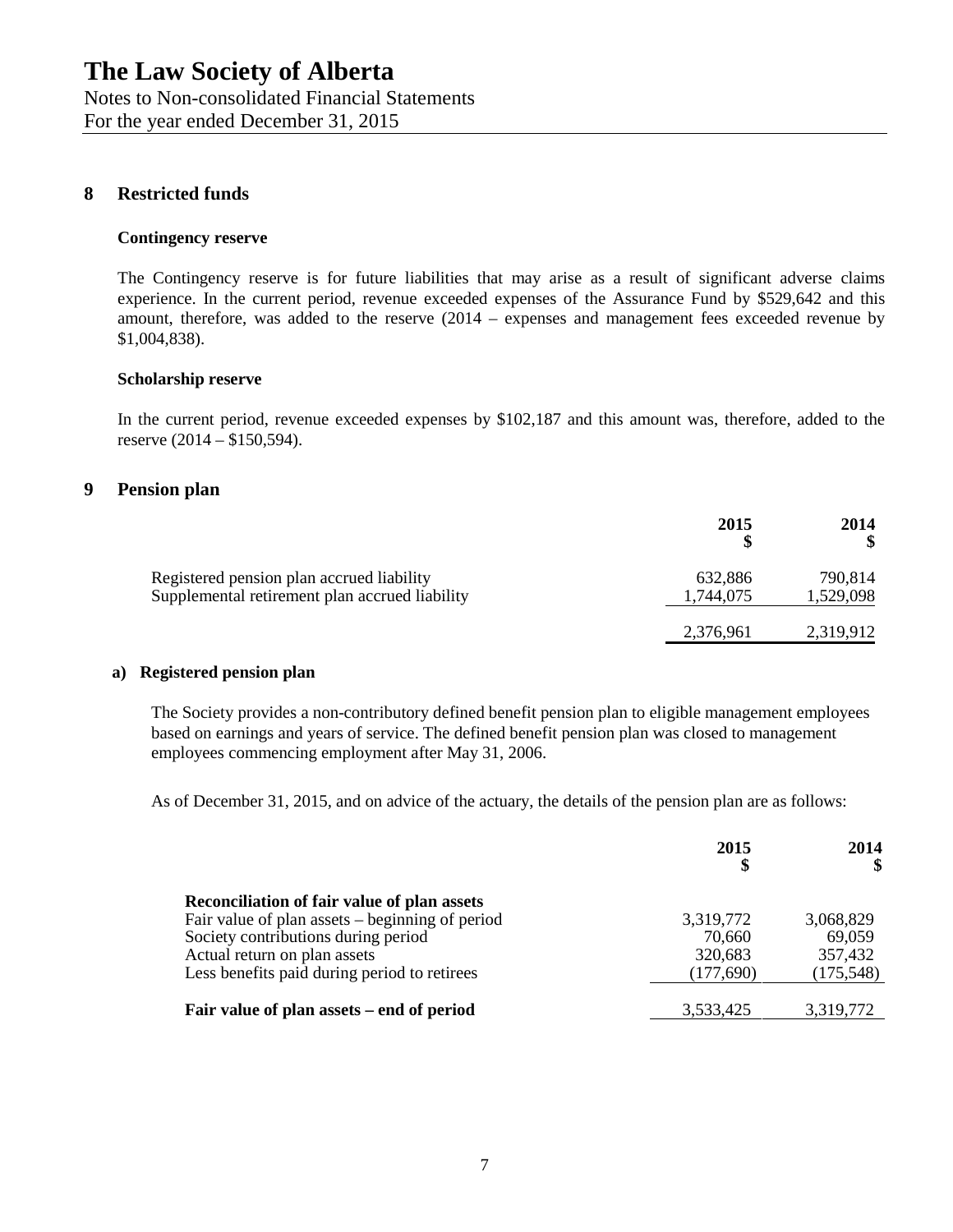## Notes to Non-consolidated Financial Statements

For the year ended December 31, 2015

|                                                  | 2015<br>\$ | 2014<br>\$ |
|--------------------------------------------------|------------|------------|
| Reconciliation of the accrued benefit obligation |            |            |
| Accrued benefit obligation – beginning of period | 4,110,586  | 3,678,654  |
| Current service cost                             | 118,204    | 101,689    |
| Interest on accrued benefit obligation           | 157,112    | 169,340    |
| Actuarial gain (loss) during period              | (41,901)   | 336,451    |
| Less benefits paid during period to retirees     | (177, 690) | (175, 548) |
| Accrued benefit obligations – end of period      | 4,166,311  | 4,110,586  |
| <b>Plan deficit</b>                              | (632, 886) | (790, 814) |
| <b>Pension cost</b>                              |            |            |
| Current service cost                             | 118,204    | 101,689    |
| Finance cost                                     | 31,361     | (4,056)    |
| Re-measurements and other items                  | (236, 833) | 152,415    |
| Pension cost recognized during period            | (87, 268)  | 250,048    |
| <b>Accrued benefit asset</b>                     |            |            |
| Beginning balance – Accrued benefit liability    | (790, 814) | (609, 825) |
| Plus contributions in the period                 | 70,660     | 69,059     |
| Less pension cost recognized during period       | 87,268     | (250,048)  |
| Ending balance – Accrued benefit liability       | (632, 886) | (790, 814) |

### **Plan assets**

The plan assets are invested in a balanced fund that consists of the following asset mix:

|                           | 2015 | 2014 |
|---------------------------|------|------|
| Fixed income              | 33%  | 31%  |
| Foreign equities          | 46%  | 44%  |
| Canadian equity           | 14%  | 17%  |
| Cash and cash equivalents | 7%   | 8%   |
|                           | 100% | 100% |

## **Assumptions**

The actuary used the following rates in their calculations:

|                                                  | 2015  | 2014  |
|--------------------------------------------------|-------|-------|
| Discount rate $-$ beginning of period            | 3.85% | 4.65% |
| Discount rate $-$ end of period                  | 3.85% | 3.85% |
| Expected long-term rate of return on plan assets | 3.85% | 5.75% |
| Rate of compensation increase                    | 3.50% | 3.50% |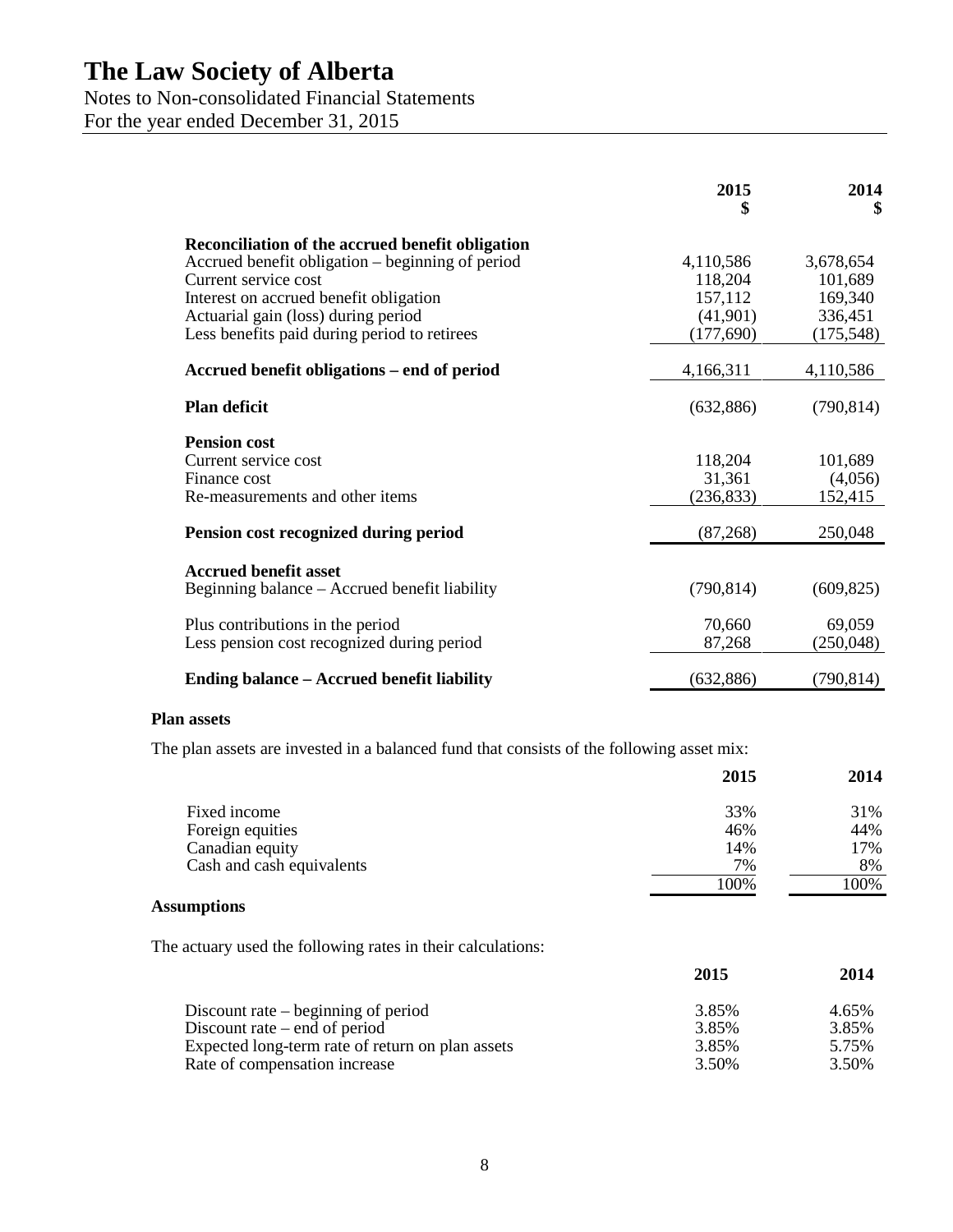For the year ended December 31, 2015

### **a) Supplemental Retirement Plan**

The Society provides to eligible management employees a non-funded Supplemental Retirement Plan (SRP). The SRP is based on earnings and years of service, and has been implemented to top-up the pension payments for those whose earnings are above the Canada Revenue Agency maximum. The SRP was closed to management employees commencing employment after May 31, 2006.

|                                                                                   | 2015<br>\$  | 2014<br>\$  |  |
|-----------------------------------------------------------------------------------|-------------|-------------|--|
| Reconciliation of the accrued benefit obligation                                  |             |             |  |
| Accrued benefit obligation – beginning of period                                  | 1,529,098   | 1,252,458   |  |
| Current service cost                                                              | 76,469      | 63,498      |  |
| Interest on accrued benefit obligation                                            | 59,827      | 59,100      |  |
| Actuarial loss during period                                                      | 105,467     | 180,505     |  |
| Less benefits paid during period for retirees                                     | (26, 786)   | (26, 463)   |  |
| Accrued benefit obligation – end of period                                        | 1,744,075   | 1,529,098   |  |
| <b>Pension cost</b>                                                               |             |             |  |
| Current service cost                                                              | 76,469      | 63,498      |  |
| Interest cost on accrued benefit obligation                                       | 59,827      | 59,100      |  |
| Net actuarial losses                                                              | 105,467     | 180,505     |  |
| Pension cost recognized during period                                             | 241,763     | 303,103     |  |
|                                                                                   |             |             |  |
| <b>Accrued benefit liability</b><br>Beginning balance – accrued benefit liability | (1,529,098) | (1,252,458) |  |
| Plus contributions in the period                                                  | 26,786      | 26,463      |  |
| Less pension cost recognized during period                                        | (241,763)   | (303, 103)  |  |
|                                                                                   |             |             |  |
| <b>Ending balance - Accrued benefit liability</b>                                 | (1,744,075) | (1,529,098) |  |

### **10 Commitments**

The Society is committed to leased office space and equipment until 2021. In addition, the Society has annual funding commitments to related organizations. Future minimum lease payments and funding commitments are as follows: **\$**

|                     | Ф         |
|---------------------|-----------|
| 2016                | 4,412,700 |
| 2017                | 2,625,570 |
| 2018                | 2,208,679 |
| 2019                | 2,216,024 |
| 2020 and thereafter | 616,048   |
|                     |           |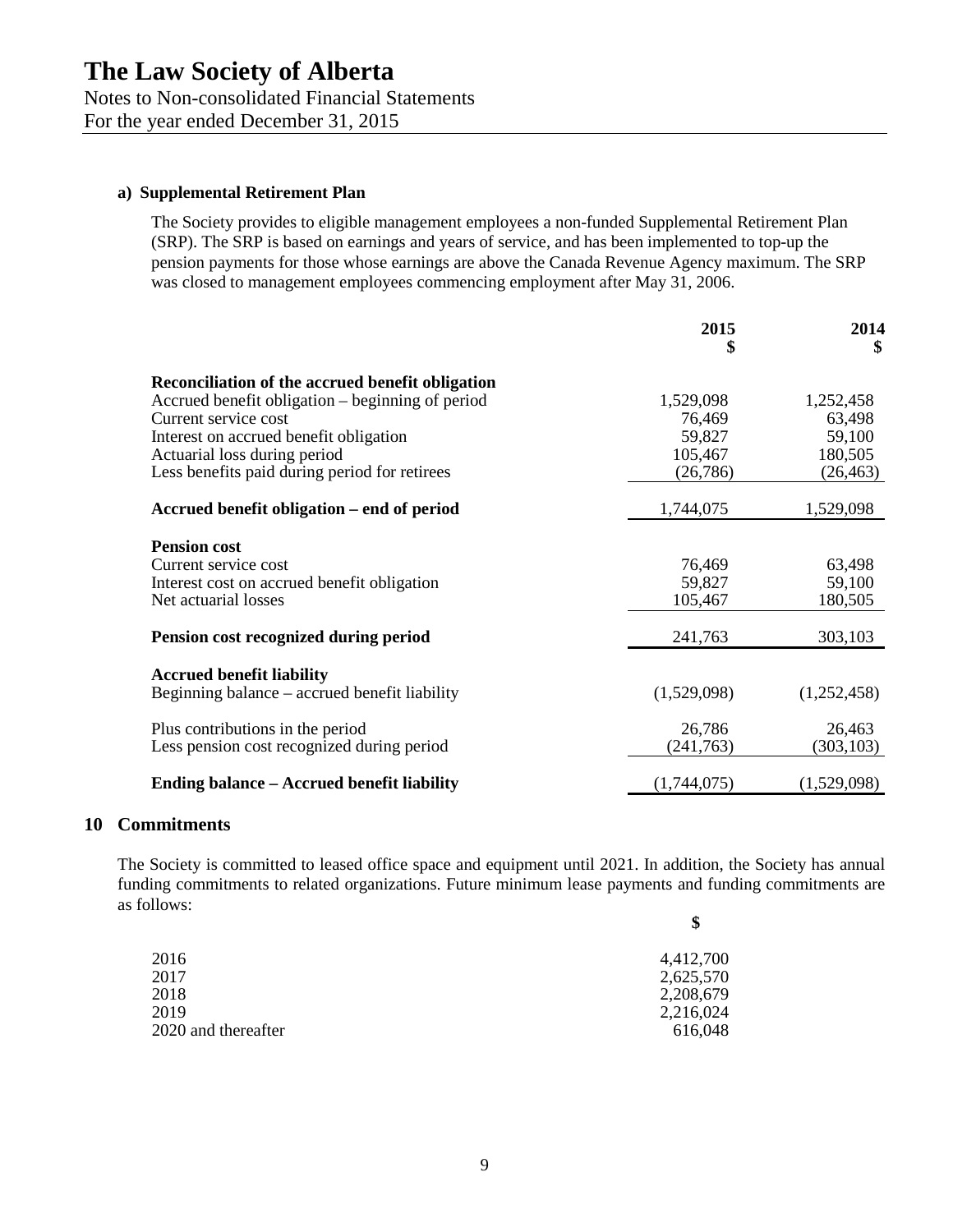Notes to Non-consolidated Financial Statements

For the year ended December 31, 2015

### **11 Related party transactions**

The Alberta Lawyers Insurance Association (the Association) is a wholly-owned subsidiary of the Society. Share capital of \$20 consists of four common shares; three shares issued to the Society and one share issued to the person who holds the office of Executive Director of the Society, as bare trustee for the Society.

The Association administers a program under which each active member of the Society in private practice (insured lawyers) has mandatory coverage for errors and omissions (or Professional Liability Insurance) of \$1,000,000 per occurrence, with an annual aggregate limit of \$2,000,000. Effective July 1, 2014 the Association also administers a program under which each insured lawyer has mandatory coverage for misappropriation from lawyer trust accounts (or Trust Safety Insurance) of \$5,000,000 per occurrence, with a profession-wide annual aggregate limit of \$25,000,000.

The Alberta Lawyers Insurance Exchange (the Exchange) was created effective July 1, 2014. The Exchange is a reciprocal insurance exchange through which the Law Society, the Association and insured lawyers have entered into agreements of mutual indemnification. The Exchange provides the Association with group coverage for Professional Liability and Trust Safety Insurance subject to a deductible of \$500,000 for each claim.

The Society does not consolidate, in its financial statements, the results of the Association. A summary of the Association's financial information for the year ended December 31, 2015 is as follows:

|                                                                              | 2015<br>\$                    | 2014<br>\$                    |
|------------------------------------------------------------------------------|-------------------------------|-------------------------------|
| Assets<br>Liabilities                                                        | 129,614,184<br>(91, 737, 059) | 119,962,584<br>(85, 165, 085) |
| Net assets                                                                   | 37,877,125                    | 34,797,499                    |
| Revenue<br>Expenses                                                          | 39,491,766<br>(33,228,952)    | 32,680,023<br>(34, 145, 735)  |
| Excess (deficiency) of revenue over expenses before the<br>following:        | 6,262,814                     | (1,465,712)                   |
| Unrealized (loss) gain on fair market value of investments                   | (3, 183, 188)                 | 2,265,024                     |
| <b>Excess of revenue over expenses</b>                                       | 3,079,626                     | 799,312                       |
| Cash flows from operating activities<br>Cash flows from investing activities | 8,498,796<br>(7, 145, 209)    | (10, 130, 668)<br>9,489,281   |
| Increase (decrease) in cash and cash equivalents                             | 1,353,587                     | (641, 387)                    |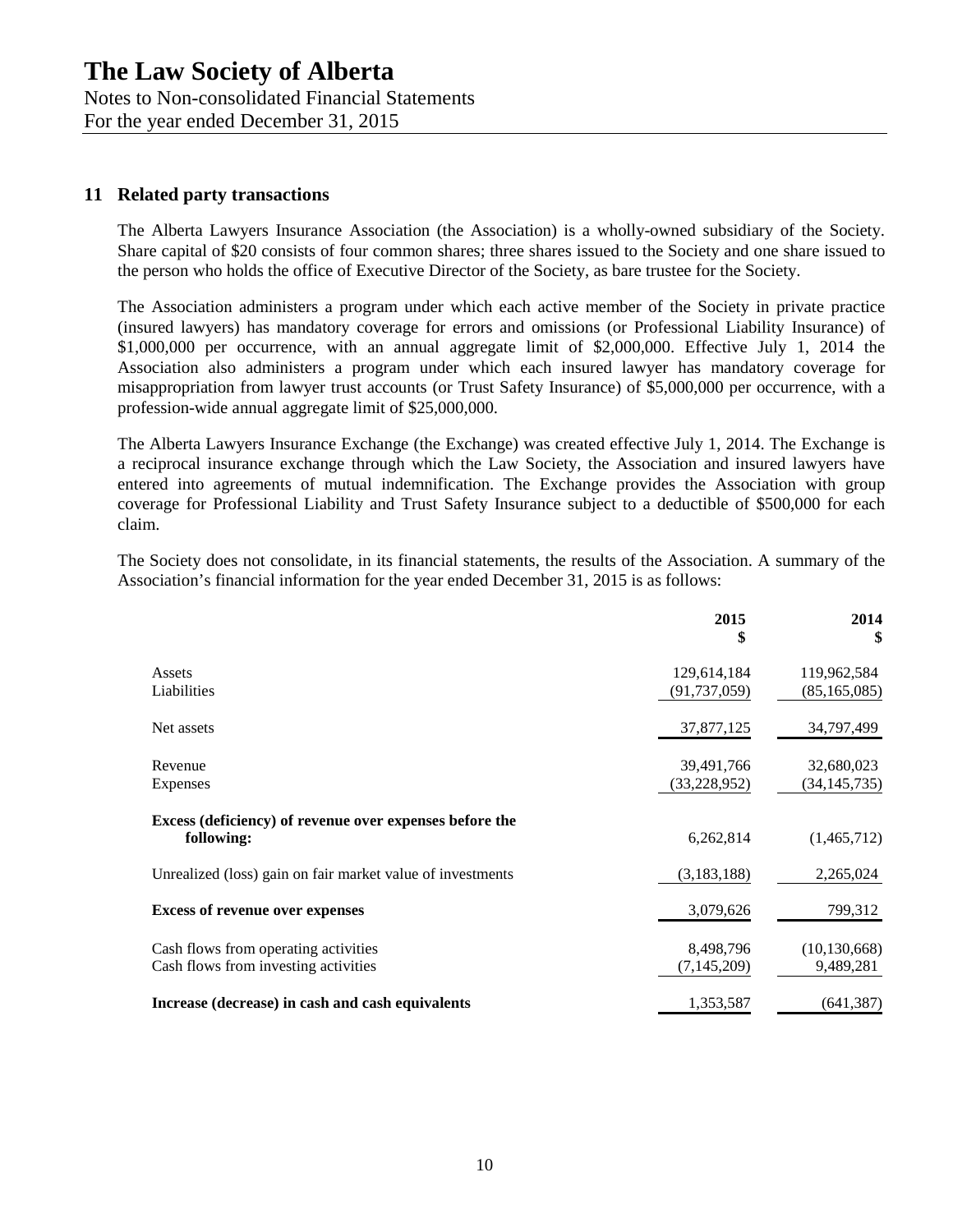For the year ended December 31, 2015

During the year the Society received \$2,208,000 from the Association for management fees (2014 – \$1,860,000). As at December 31, 2015, \$1,935 was due from the Association (2014 – \$10,336) was due to the Association and is non-interest bearing and due on demand. These transactions are in the normal course of operations and are measured at the exchange amount which is the amount of consideration established and agreed to by the related parties.

The elected Benchers of the Law Society include lawyers drawn from law firms across the province. These law firms may at times be engaged by the Society in the normal course of business. During the year expenses of \$256,562 were incurred with these law firms (2014 - \$344,070). The Benchers are not involved in the retention of these firms.

### **12 Financial instruments**

#### **Interest rate risk**

The Society is exposed to interest rate risk on its investments. The Society manages the interest rate risk on fixed income bonds through the use of an investment manager who is guided by the Statement of Investment Policies and Goals designed to mitigate interest rate risk.

Included in investments are fixed income bonds in the amount of \$5,224,918. The maturity dates and interest rates are as follows:

| Maturity date from balance sheet date                                                          | 2015<br>Range                                     | 2015<br>Interest rate Market value<br>S | 2014<br>Range                                         | 2014<br>Interest rate Market value<br>\$ |
|------------------------------------------------------------------------------------------------|---------------------------------------------------|-----------------------------------------|-------------------------------------------------------|------------------------------------------|
| Within five years<br>Greater than five years but less than ten years<br>Greater than ten years | $0.78 - 6.145\%$<br>$0.75 - 4.60\%$<br>1.50-7.56% | 1,612,024<br>2,515,804<br>1,097,090     | $1.82 - 5.68\%$<br>$2.40 - 4.15\%$<br>$3.45 - 4.70\%$ | 2,117,650<br>2,935,241<br>824,961        |
|                                                                                                |                                                   | 5,224,918                               |                                                       | 5,877,852                                |

#### **Price risk**

The investments of the Society are subject to price risk because changing interest rates impact the market value of the fixed rate investments, general economic conditions affect the market value of equity investments and currency exchange rates impact the market value of the investments denominated in currencies other than the Canadian dollar. The risk is managed by engaging an investment manager for the long-term portfolio investments and by investing other funds in short term fixed rate products with high credit ratings.